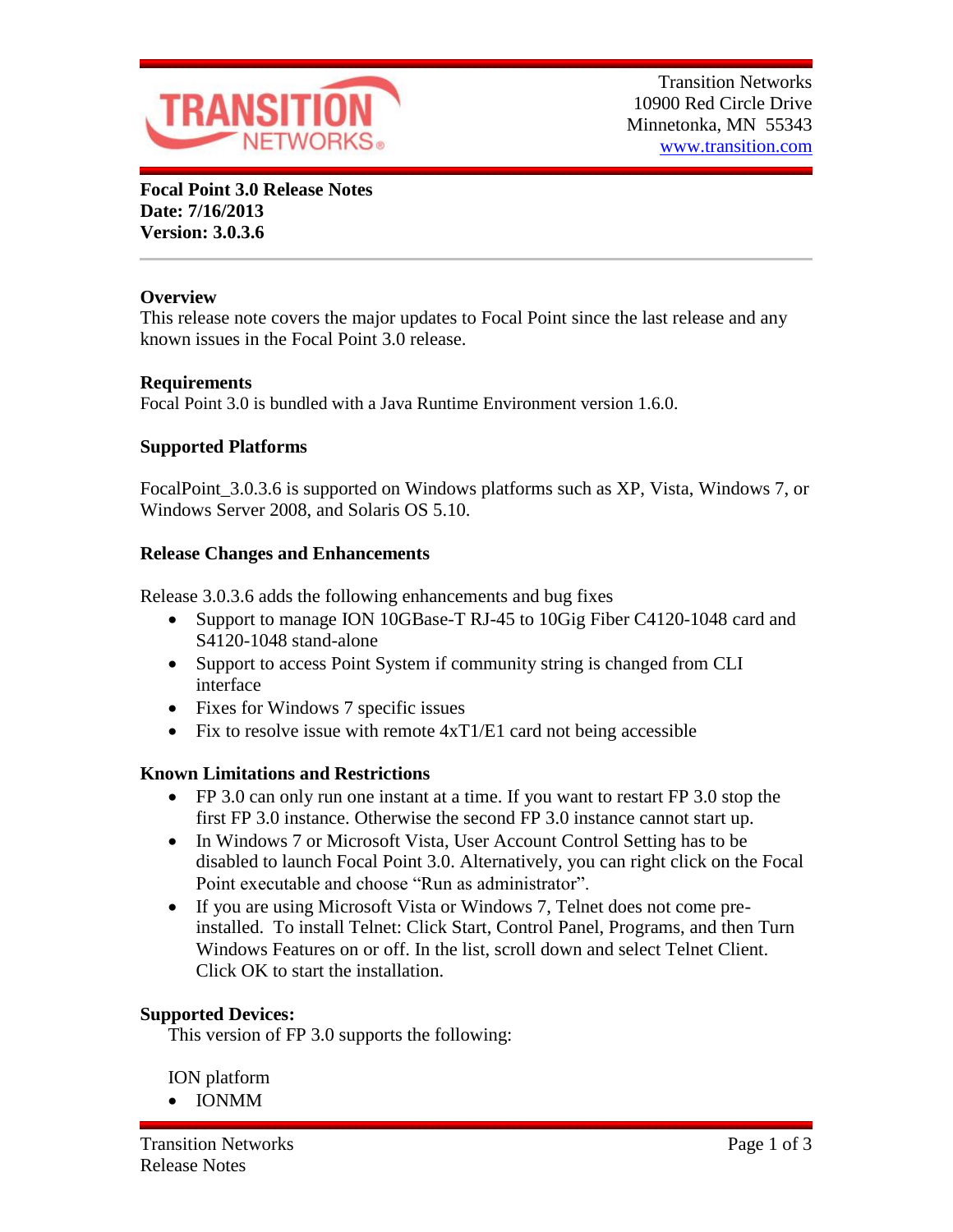

Transition Networks 10900 Red Circle Drive Minnetonka, MN 55343 www.transition.com

- C2110
- $\bullet$  C2210
- C3110
- C3210
- C2220/S2220
- C3221/S3221
- C3230/S3230
- C3231/S3231
- $\bullet$  C6210
- $\bullet$  C6120
- $\bullet$  C6121
- C6110
- C6111
- C4120/S4120

Point System Platform:

- CPSMC0200
- CPSMC0800
- CPSMC1300
- CPSMC1800
- CPSMC1900
- CPSMM100
- CPSMM200
- CFETF100
- CGETF100
- CSETF100
- CETTF100
- CSDTF100
- CBFTF100
- CPSMP100
- CPSMP110
- CPSVT100
- CFMFF100
- CFETF105
- CEMTF100
- CAPTF100
- $\bullet$  CETCT100
- CPSLD100
- CDFTF100
- CGFEB100